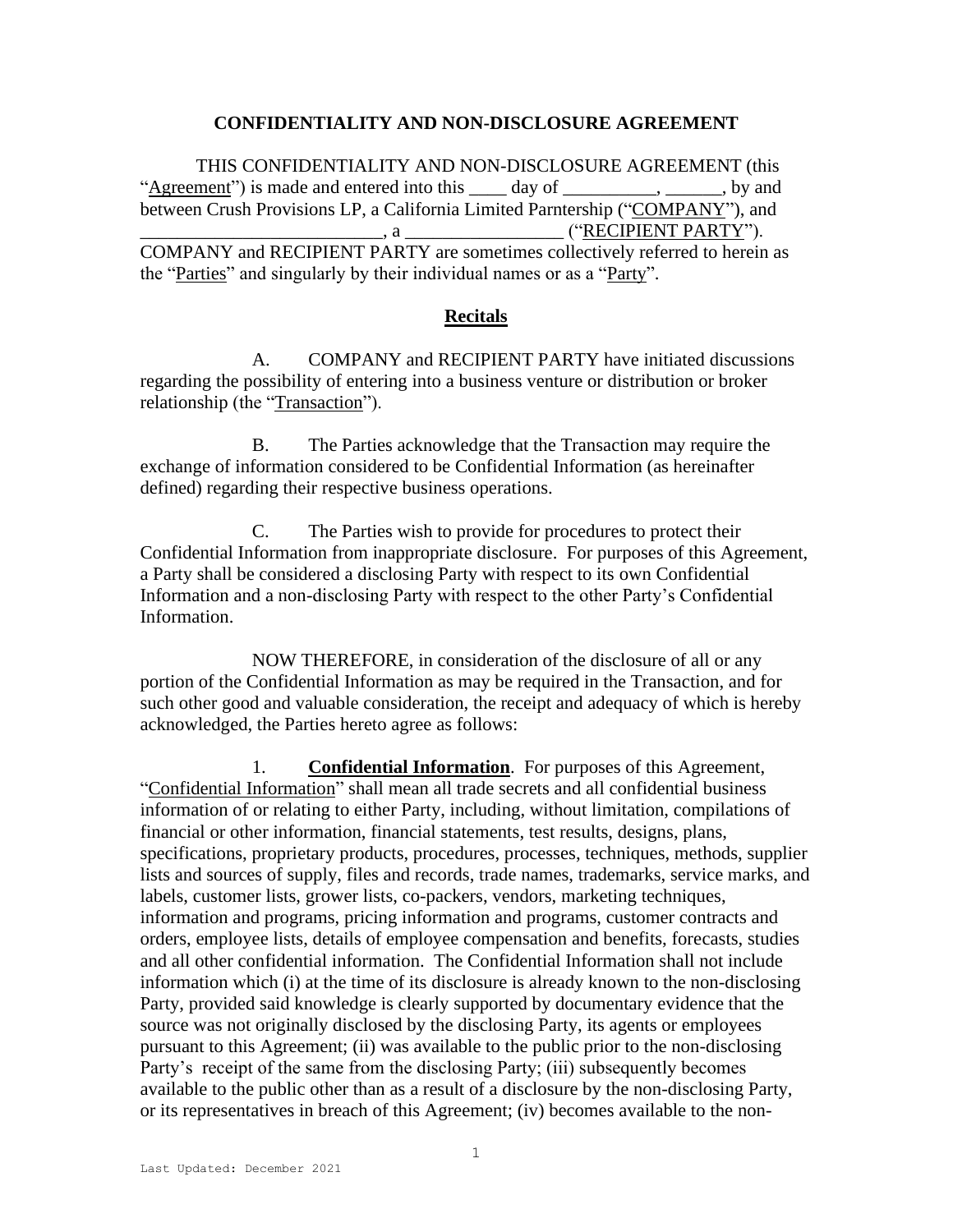disclosing Party from a third person who is under no confidentiality obligation to the disclosing Party; or (v) is required to be disclosed by laws, regulations, court order or other legal process, provided that the Party asserting the obligation to disclose first provides the original disclosing Party with prompt written notice of such disclosure so that it may seek an appropriate protective order. For purposes of this Agreement the term "Confidential Information" shall also include the confidential and proprietary information of all of Disclosing Party's subsidiaries and affiliated entities, and a Disclosing Party's co-packers and vendors, including, without limitation, any information and/or materials provided by such co-packer and/or vendor.

2. **Trade Secrets**. The Parties acknowledge and agree that each Party's respective Confidential Information, if any, constitutes trade secrets and/or confidential business information of or relating to such Party. Moreover, each Party acknowledges and agrees that this Agreement is necessary to protect their present and future business, and that disclosure of all or any part of the other Party's Confidential Information in breach of this Agreement may cause irreparable injury to such Party for which there is no adequate remedy at law.

3. **Restrictions on Use of Confidential Information**. Each Party shall maintain the other Party's Confidential Information in accordance with the following terms and conditions:

a. The non-disclosing Party shall keep the Confidential Information in strict confidence and shall not disclose the Confidential Information to any other persons, except as otherwise set forth herein. In connection therewith, the non-disclosing Party shall take all steps reasonably necessary to prevent the Confidential Information from falling into the possession of others.

b. The non-disclosing Party shall use the Confidential Information solely in connection with the Transaction and for no other purpose. In connection therewith, the non-disclosing Party shall disclose the Confidential Information only to those of its employees, its agents, representatives, attorneys, accountants and advisors (hereinafter collectively referred to as "Affiliates") who need to know the information for purposes of evaluating the Transaction. The non-disclosing Party will notify the disclosing Party in writing and in advance of the names of such persons to whom the non-disclosing Party proposes to disclose such Confidential Information, including all employees who are provided Confidential Information. The non-disclosing Party shall not utilize all or any part of the Confidential Information for its own benefit (other than in connection with the Transaction or the evaluation thereof) or for the benefit of any other corporation, partnership, enterprise, business entity or person.

c. The non-disclosing Party and its Affiliates shall not photograph, copy or otherwise reproduce by any means all or any part of the Confidential Information without the prior written consent of the disclosing Party.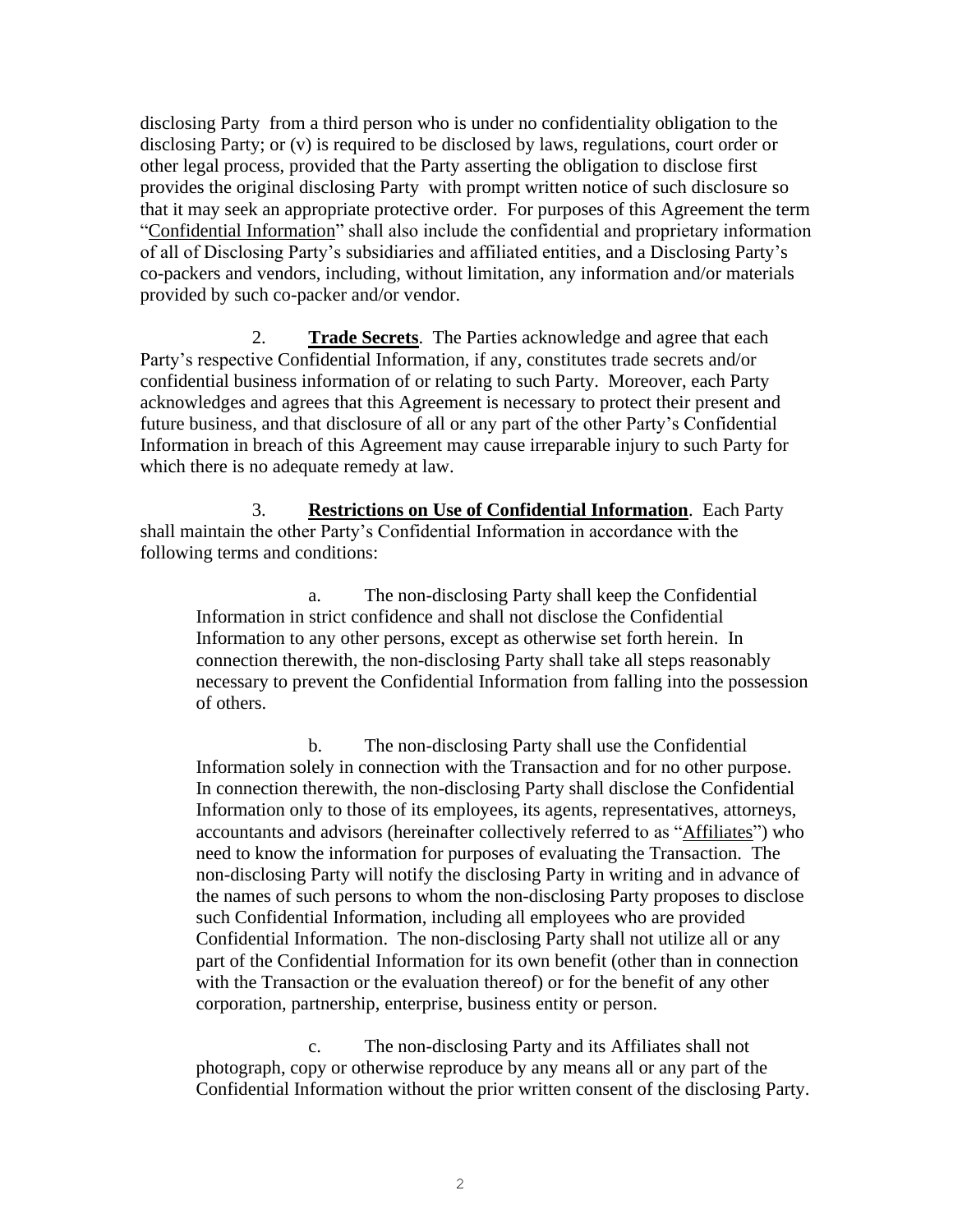d. All of the Confidential Information shall be kept and maintained by the non-disclosing Party in a safe and secure place with adequate safeguards to ensure that unauthorized persons do not have access to the Confidential Information.

e. Any written correspondence or memorandum or other documents by and between the Parties and/or their respective Affiliates which in any way relate to the Confidential Information shall be kept secret and confidential by the non-disclosing Party and are deemed to be part of the Confidential Information and are subject to all of the restrictions set forth in this Agreement.

f. Upon termination of negotiations regarding the Transaction, or at the termination of the Transaction itself if it is entered into by the Parties, the non-disclosing Party and its Affiliates shall (i) immediately return to the disclosing Party at the business address specified below all of the Confidential Information provided by the disclosing Party or its Affiliates, as well as any reports, notes, proposals, or other documents, materials or property belonging to the disclosing Party or its Affiliates, which was provided to the nondisclosing Party and/or its Affiliates, and (2) certify, in writing, that all Confidential Information and any and all copies thereof provided to the nondisclosing Party and/or its Affiliates by the disclosing Party and/or its Affiliates, or otherwise in the possession of the non-disclosing Party or its Affiliates, have been returned to the original disclosing Party.

4. **Non-Solicitation**. Each Party hereby agrees that neither it nor its Affiliates shall, without the express written consent of the other Party, directly or indirectly contact, negotiate with, or enter any contract or agreement with, the other Party's growers, employees and customers for any purpose whatsoever, if the identity of those growers, employees and customers has been disclosed to such Party as part of the Confidential Information disclosed hereunder.

5. **Acknowledgment**. The Parties acknowledge that Company is and continues to operate in the cube manufacturing business, and that Company has extensive experience in all aspects of the cube manufacturing business. The Parties agree that nothing in this Agreement shall be construed to prohibit or restrict Company from developing its own products in the cube manufacturing space while this Agreement is in effect, or at any time after the termination of this Agreement.

## 6. **No Title, Ownership, Property Right or License Conveyed**.

The Parties agree that this Agreement does not provide the Parties or their respective Affiliates with any type of title, ownership or other property right, intellectual or otherwise, or any license to the Confidential Information or anything which may relate to the Confidential Information. Upon termination of negotiations in connection with the Transaction, or upon the termination of the Transaction itself if entered into by the Parties, each Party shall execute any and all documentation which the other Party may reasonably require in order to document this lack of title, ownership or any other type of property rights in the other Party's Confidential Information.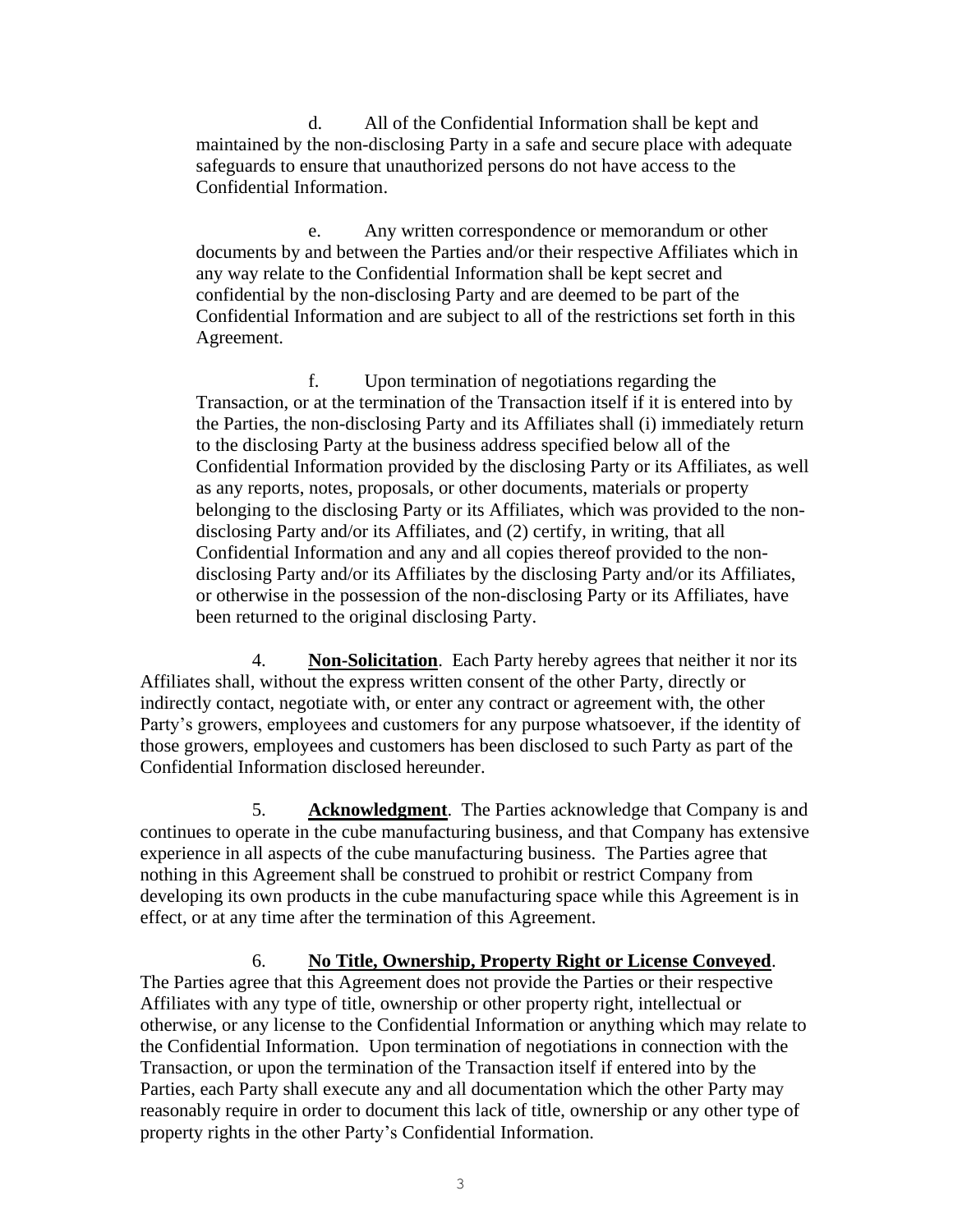7. **No Disclosure of Negotiations**. Except as may be required by law, regulation, court order or other legal process, and except with respect to those persons who have a need to receive the Confidential Information for the purpose of evaluating the Transaction, the Parties shall not disclose, and shall direct their respective Affiliates not to disclose, to any person that discussions or negotiations are taking place concerning the Transaction.

8. **Injunctive Relief**. The Parties hereto acknowledge and agree that the Confidential Information is unique and that should either Party or its respective Affiliates breach any term or condition of this Agreement, the remedy of damages would be an inadequate remedy for the other Party or its equity holders. Therefore, the Parties agree that should either of them or their respective Affiliates breach any term or condition of this Agreement, the other Party or its equity holders shall have the right to seek equitable remedies directly against the alleged breaching Party or directly against that Party's Affiliates including, without limitation, specific performance and injunctive relief, in order to require the breaching Party and/or its Affiliates to specifically perform under the terms and conditions of this Agreement and/or enjoin the breaching Party and/or its Affiliates from breaching any term or condition of this Agreement including, without limitation, the disclosure of the Confidential Information. These rights shall be interpreted so as to not limit the aggrieved Party or its equity holders' right to recover any damages otherwise allowable by law including, without limitation, exemplary damages of up to twice the amount of any award as provided in California Civil Code Section 3426.3(c) for willful and malicious misappropriation.

9. **Enforcement and Indemnification**. It shall be the sole responsibility and obligation of each Party to enforce all of the terms and conditions of this Agreement as they relate to the non-disclosure obligations hereunder of its Affiliates. Each Party shall indemnify the other Party and its Affiliates against any and all losses, costs, expenses, damages and deficiencies of every nature (including any legal action related thereto and reasonable attorneys', paralegal, and other professional fees and costs), that any of them shall incur or suffer that arise out of, in connection with, or are related to any breach of, this Agreement. The aggrieved Party to the extent it becomes actually aware of them, shall notify the other Party of the existence of any breach to which this indemnification applies, and shall give that Party a reasonable opportunity to bring an action to enjoin any use of disclosed information, or any further disclosure, at its sole cost and expense, and with counsel of its selection, provided such counsel is reasonably acceptable to the aggrieved Party; provided, however, that the aggrieved Party shall at all times also have the right to fully participate in the prosecution of such action (including, without limitation, the right to be represented by separate legal counsel of its own selection). If that other Party shall, within ten (10) calendar days after receipt of such notice, fail to prosecute, the aggrieved Party shall have the right, but not the obligation, to undertake the prosecution of, and to compromise or settle said matter on behalf, for the account, and at the risk of the other Party. If said matter is one that cannot, by its nature, be prosecuted solely by the aggrieved Party, then the other party shall make available all information and assistance that the aggrieved Party may reasonably request.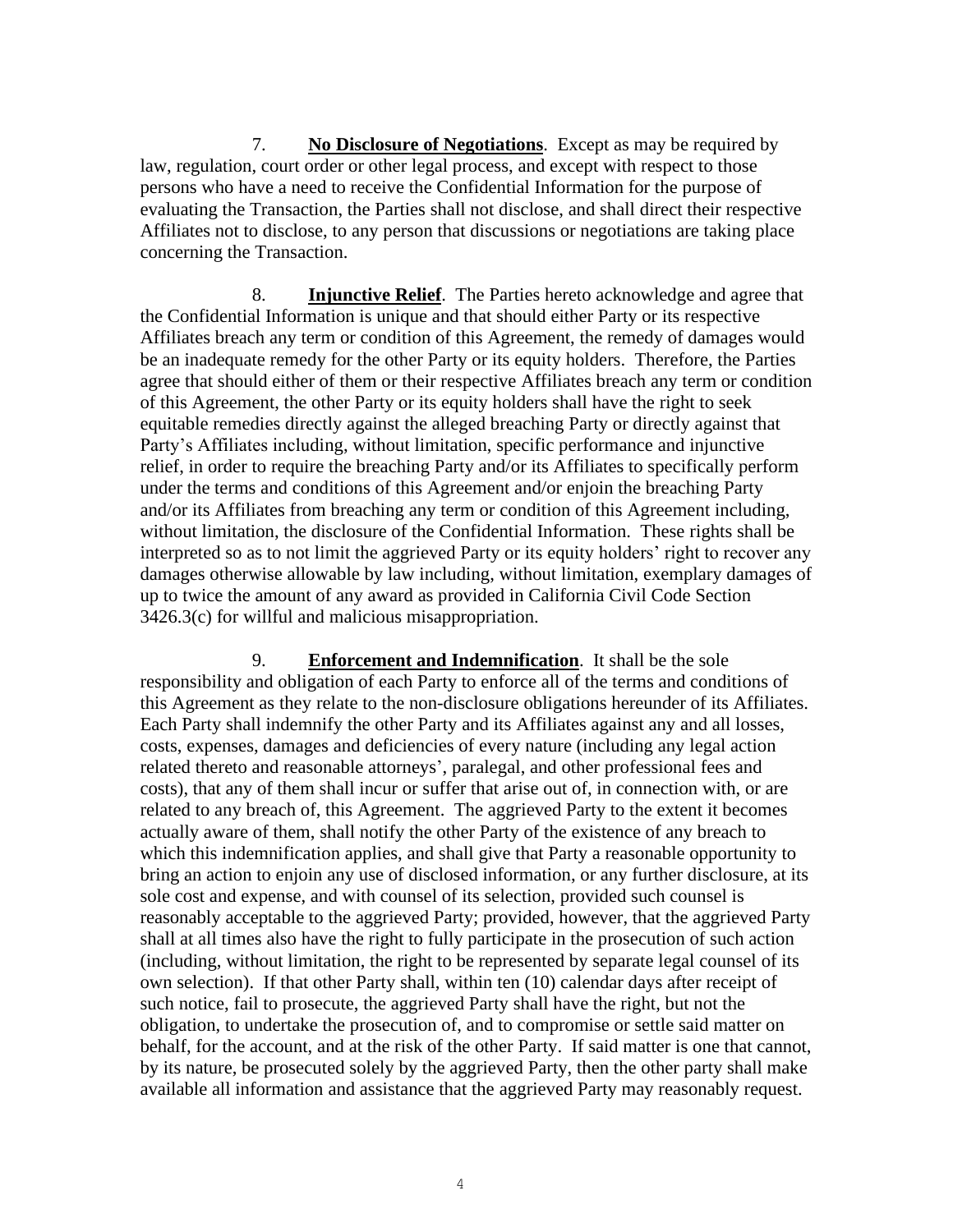10. **Entire Agreement**. This Agreement supersedes any and all other agreements, either oral or in writing, between the Parties hereto with respect to the matters covered in this Agreement.

11. **Notices**. All notices and other communications required under this Agreement shall be in writing and shall be deemed to have been duly given (i) on the date of service, if served personally on the person to whom notice is to be given, (ii) on the date of receipt, if sent by telecopier to the person to whom notice is to be given at the telecopier number set forth below, or (iii) on the third day after mailing, if mailed to the Party to whom notice is to be given by first class mail, registered or certified, postage prepaid, and properly addressed as follows:

To COMPANY at: Crush Provisions LP

8686 S Rio Vista Ave Reedley, CA 93654 Phone: 818-699-6381

To RECIPIENT PARTY at:

| Address          |  |
|------------------|--|
| City, State Zip_ |  |
| Attention:       |  |
| Phone:           |  |

A Party or other designated recipient may change its number and/or address by notifying the Party and the designated recipients (or other designated recipients) of its new number and/or address in accordance with the procedures set forth in this Paragraph 10.

12. **Partial Invalidity**. If any provision of this Agreement is held by a court of competent jurisdiction to be invalid, void or unenforceable, the remaining provisions shall nevertheless continue in full force and effect without being impaired or invalidated in any way.

13. **No Implied Waivers**. A waiver of any breach of this Agreement by any Party shall not constitute a continuing waiver or a waiver of any subsequent breach of the same or of any breach of another provision of this Agreement.

14. **Assignment**. No Party shall assign all or any part of this Agreement, or any interest therein, or delegate all or any part of its obligations under this Agreement, without the prior written consent of an authorized officer of the other Party.

15. **Binding Effect**. Subject to the provisions of Paragraph 13 above, the covenants and agreements contained in this Agreement shall be binding upon and shall inure to the benefit of the heirs, successors and assigns of the Parties hereto.

16. **Time**. Time is of the essence of this Agreement and all of its provisions.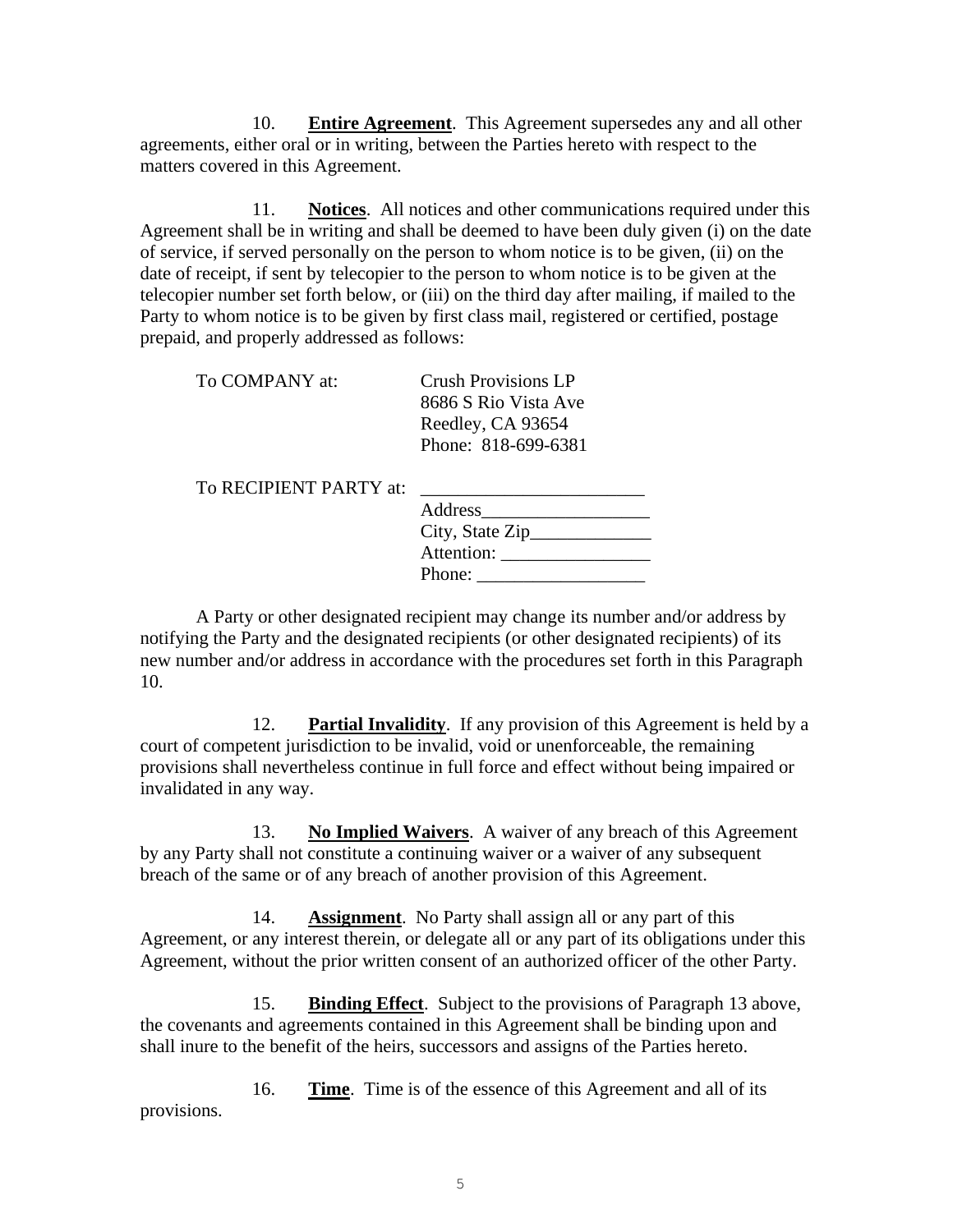17. **Effect of Headings**. The subject headings of the paragraphs of this Agreement are included for purposes of convenience only and shall not affect the construction or interpretation of any of its provisions.

18. **Counterparts**. This Agreement may be executed in any number of counterparts and each such counterpart shall be deemed to be an original instrument, all of which together shall constitute one and the same instrument.

19. **Survival of Agreement**. Except as otherwise specifically provided herein, the provisions of this Agreement, and the covenants and conditions contained herein, shall remain in full force and effect for a period of five (5) years from the termination of negotiations between the Parties in connection with the Transaction.

20. **Amendments and Modifications**. No amendment or modification of this Agreement shall be valid unless the same be in writing and signed by the Parties hereto, or their authorized representatives.

21. **Attorneys' Fees**. If an action at law or in equity is necessary to enforce or interpret the terms of this Agreement, the prevailing Party shall be entitled to reasonable attorneys', paralegal and other professional fees and costs in addition to any other reasonable relief to which it may be entitled.

22. **Jurisdiction and Venue**. With respect to any suit, action or proceeding arising out of or related to this Agreement, or the documentation related hereto, the Parties hereby submit to the jurisdiction and venue of the courts of County of Fresno, State of California, if instituted in the State courts, or the Eastern District of California, if instituted in the Federal courts.

23. **Joint and Several Liability**. Each Party and any of its Affiliates who have signed this or a similar agreement shall, by signing such agreement, agree that each of them shall be jointly and severally liable for each and every obligation, agreement, liability, claim, cost or the like as herein required of that Party.

24. **Governing Law**. This Agreement shall be governed by and construed in accordance with the laws of the State of California.

IN WITNESS WHEREOF, the Parties have executed this Agreement as of the day and year first above written.

## "RECIPIENT PARTY"

| By: |  |  |  |
|-----|--|--|--|
|     |  |  |  |

Name:

Title: